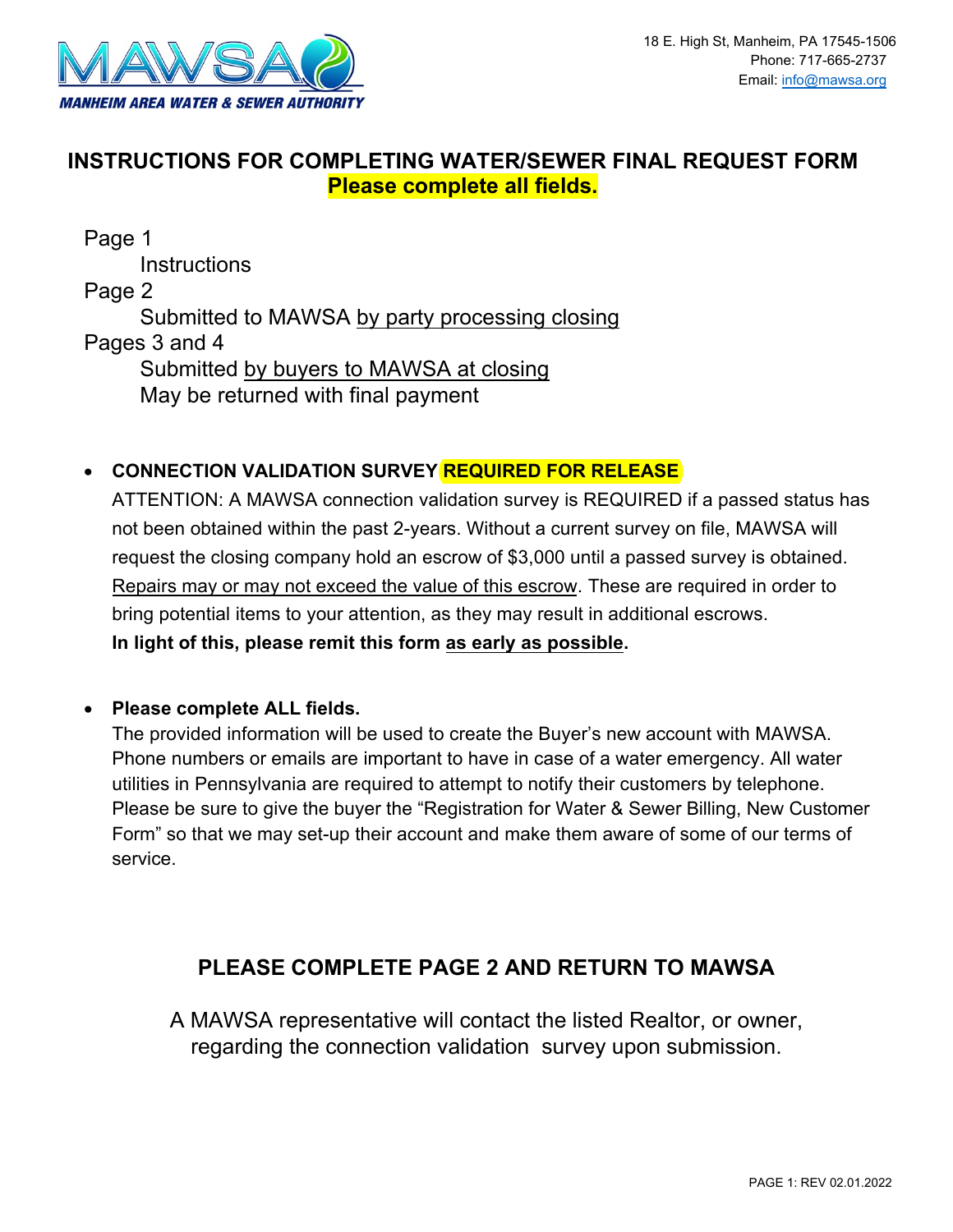

#### **Water/Sewer Final Request Form-SURVEY REQUIRED FOR RELEASE**

Deeded property owners are accountable to adhere to the Rules and Regulations of the Authority as terms of service. This is an opportunity to make all parties aware of possible violations thereof so that all parties may agree on a course of action prior to closing, as they may result in repairs or escrows. Connection validation surveys are valid for 2 years.

#### **Please submit this form as soon as possible to accommodate scheduling of your survey.**

Form submission contact assumes responsibility for collection of the funds requested by the date listed herein. Without a current survey on file, MAWSA will request the closing company hold an escrow of \$3,000 until a passed survey is obtained. **Repairs may or may not exceed the escrow amount.**

| <b>Submission Date</b>                                                                              |                                                                        | <b>Settlement Date</b> |                                                                                                                                                                                                                                                                                                                                      |                           |                                       |  |
|-----------------------------------------------------------------------------------------------------|------------------------------------------------------------------------|------------------------|--------------------------------------------------------------------------------------------------------------------------------------------------------------------------------------------------------------------------------------------------------------------------------------------------------------------------------------|---------------------------|---------------------------------------|--|
| <b>Transferring Company Name</b>                                                                    | Address                                                                |                        |                                                                                                                                                                                                                                                                                                                                      |                           |                                       |  |
| Contact                                                                                             | Phone Number                                                           |                        |                                                                                                                                                                                                                                                                                                                                      | Cell Number               |                                       |  |
| Email                                                                                               |                                                                        |                        | Lancaster County Tax Parcel Number                                                                                                                                                                                                                                                                                                   |                           |                                       |  |
| <b>Property Address</b>                                                                             | <b>Owner/Seller Contact Information (See "Important Notice" below)</b> |                        |                                                                                                                                                                                                                                                                                                                                      |                           |                                       |  |
| Owner/Seller                                                                                        |                                                                        |                        | <b>Realtor Name</b>                                                                                                                                                                                                                                                                                                                  |                           | <b>Realtor Number</b>                 |  |
| Phone Number<br>Buyer Contact Information (This information will be used to create buyer's account) |                                                                        |                        | <b>Realtor Email</b>                                                                                                                                                                                                                                                                                                                 |                           |                                       |  |
| <b>Buyer Name</b>                                                                                   |                                                                        |                        | Joint Account Holder                                                                                                                                                                                                                                                                                                                 |                           |                                       |  |
| Billing address (where MAWSA will mail statements)                                                  |                                                                        |                        |                                                                                                                                                                                                                                                                                                                                      |                           |                                       |  |
| Mobile Phone                                                                                        | Home Phone                                                             |                        |                                                                                                                                                                                                                                                                                                                                      |                           | Billing Preference (email, fax, post) |  |
| Email Address(es)<br>Buyer's Intended Use Type:                                                     | $\Box$ Residential<br><b>BELOW IS FOR MAWSA USE ONLY</b>               | □Commercial            |                                                                                                                                                                                                                                                                                                                                      | □Rental, Number of Units: |                                       |  |
| Account Owner Transfer Fee Per Location + Previous Balance<br>+ Current Charges                     | \$<br>to                                                               |                        | <b>IMPORTANT NOTICE</b><br>Deeded property owners are held accountable to adhere<br>to the Rules and Regulations of the Authority as terms of<br>service. By submitting this form, you agree that the funds<br>indicated by MAWSA, for submitting a final invoice, will be<br>collected and submitted by the above noted entity. The |                           |                                       |  |
| Total due by                                                                                        |                                                                        |                        | end responsibility will be that of the company and/or<br>contact listed therein.                                                                                                                                                                                                                                                     |                           |                                       |  |
|                                                                                                     | \$                                                                     |                        | <b>Required MAWSA Survey Status</b>                                                                                                                                                                                                                                                                                                  |                           |                                       |  |
| Past due finals subject to penalty per current rate schedule                                        |                                                                        |                        | Current Revenue Class on file: _________________<br>Water allowance 165.1 gallons per day per 1 EDU<br>Sewer allowance 225.0 gallons per day per 1 EDU                                                                                                                                                                               |                           |                                       |  |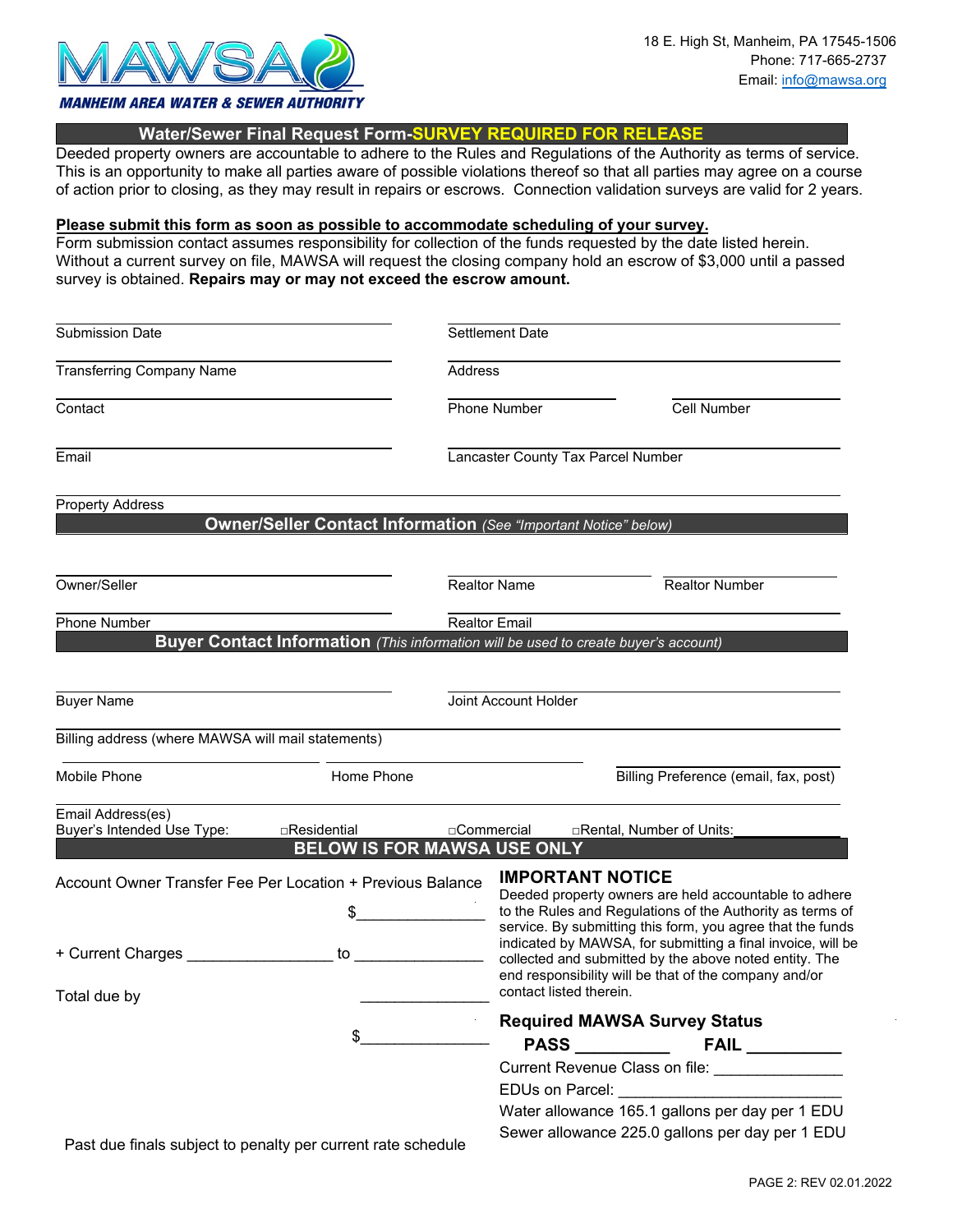

### **REGISTRATION FOR WATER & SEWER BILLING, NEW CUSTOMER FORM**

#### **Ownership & Mailing**

Property owners are responsible for ensuring that monthly billing statements issued for water and sewer services at the property are paid in full by the due date listed on the bill. Charges for water and sewer services are considered a true lien against the property until paid in full.

The property owner will receive a copy of the monthly billing statement. The property owner can choose to have the monthly billing statement delivered to another address by using 'alternate' mailing information on page 4.

A property owner can choose to send a duplicate copy of the bill to another name and address if they check the 'duplicate owner copy address' box on the reverse side of this form and provide their address, phone numbers, and email. For example, a property management company.

If the property is a rental, copies will be mailed to the current tenant regardless of any lease agreement or payment arrangements made between you and the tenant. Statement copies provided to the tenant by MAWSA, and the acceptance of payments from any party, is not to be construed as terms for MAWSA to collect or settle disputes on the owner's behalf under any circumstances, and does not obligate or create a service agreement between MAWSA and the tenant.

#### **Payments**

The Authority accepts the following payments in the office; check, money order, ACH (bank draft), and Credit/Debit Card payments. Making an ACH (bank draft) payment is FEE FREE! If you choose to pay with a credit/debit card our processing company collects a \$2.50 or 2% processing fee. We can also take ACH (bank draft) payments and credit card payments over the phone. To do a phone payment, you will need your MAWSA account number. After hour drop boxes are conveniently located on both porches at 18 E. High Street. Payments of check, cash, or money orders are also received at Ephrata National Bank, 1 Penryn Road, Manheim, PA 17545, with drive up access available.

At this time tenant copy accounts cannot be utilized for automatically withdrawn payments. MAWSA and our providers are aware that this feature is desired, and a solution is being pursued.

## \_\_\_\_\_\_\_\_\_\_\_\_\_\_\_\_\_\_\_\_\_\_\_\_\_\_\_\_\_\_\_\_\_\_\_\_\_\_\_\_\_\_\_\_\_\_\_\_\_\_\_\_\_\_\_\_\_\_\_\_\_\_\_\_\_\_\_\_\_\_\_\_ **SERVICE LOCATION (PROPERTY) ADDRESS**

#### **Check the box below and sign:**

 $\Box$  I affirm I am the owner of the above property and understand that MAWSA will deliver water (and sewer bills) and other communications to the Service (Property) Address shown on page 4. I acknowledge that charges issued against the property must be paid in full by the due date listed or additional charges will be imposed. I understand if someone other than a MAWSA employee damages the meter, transmitter, or curb stop, the customer on record will be responsible.

Signature of Owner/Date Signature of Joint Account Holder/Date

Print Print

# **PLEASE HAVE BUYER COMPLETE PAGES 3 AND 4**

# **AND RETURN TO MAWSA AT CLOSING**

**Alternate Mailing Address and Tenant Information section on page 4.**

PAGE 3: REV 02.01.2022